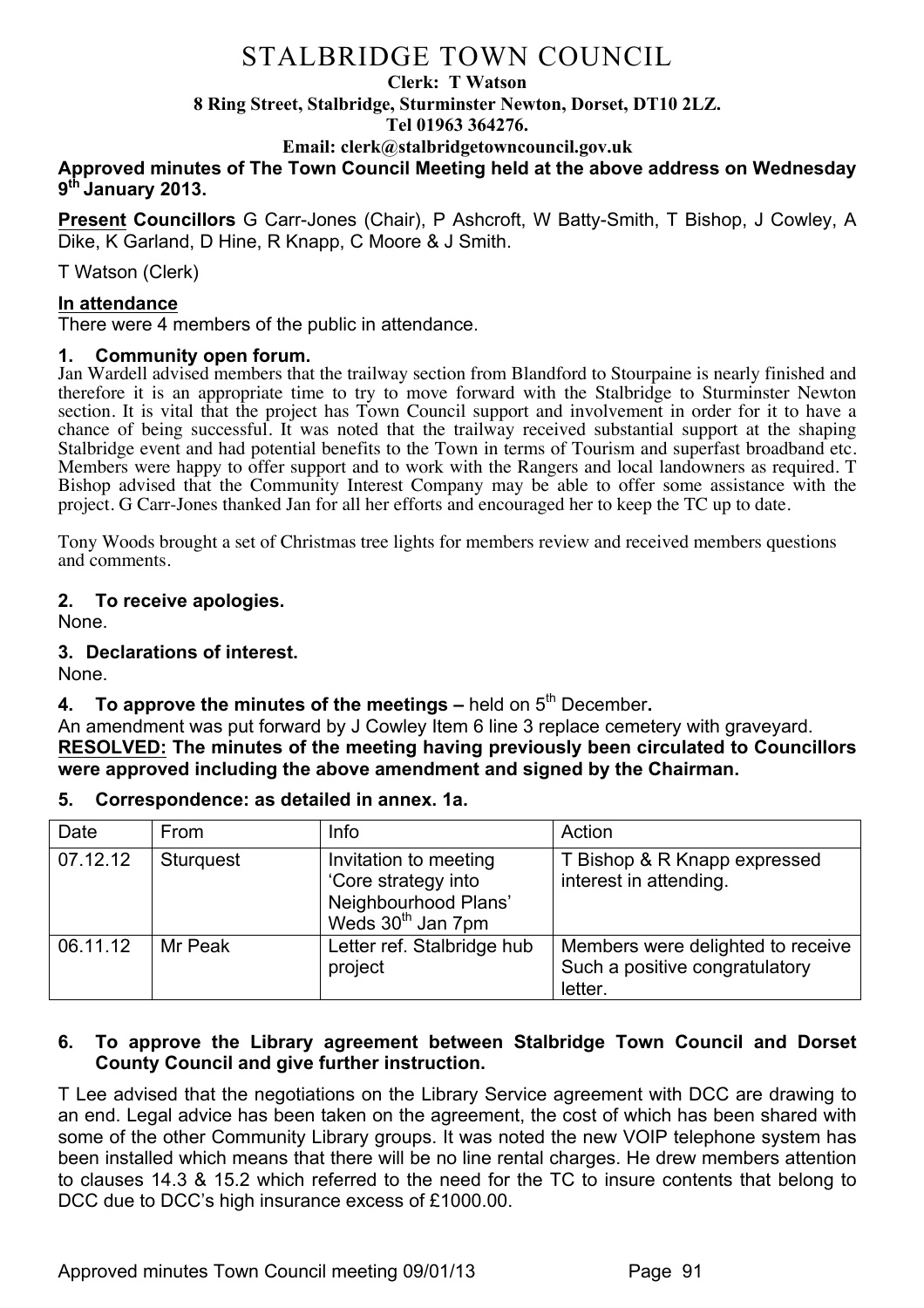#### **Clerk: T Watson**

## **8 Ring Street, Stalbridge, Sturminster Newton, Dorset, DT10 2LZ.**

**Tel 01963 364276.** 

#### **Email: clerk@stalbridgetowncouncil.gov.uk**

There was further debate regarding this insurance at a cost of £210.00. Whilst some members felt that there must be a way to insure against the £1,000 risk others felt it was not worth jeopardising the project. In was generally felt that it would be best to insure the DCC contents for an initial period, to be reviewed at a later date. T Lee advised that he had asked DCC for a contribution towards £210.00 as a good will gesture.

**RESOLVED: It was proposed by W Batty-Smith seconded by D Hine and all agreed to approve the draft Library agreement between Stalbridge Town Council and Dorset County Council as presented.**

**7. To appoint the Library Management Group as a sub-committee of the Town Council and approve the terms of reference for the sub- committee.**

Members had received a draft copy of the terms of reference prior to the meeting. Some members had reservations regarding the detail of the document. The Clerk advised the subcommittee were subject to adherence to the TC's financial regulations and T Lee offered to provide a copy of the library management groups operating policies.

**RESOLVED: It was proposed and agreed to appoint the Library Management Group as a sub-committee of the Town Council and the terms of reference for the sub- committee were approved accordingly.**

**8. To appoint a Town Council member as representative on the Library Management Group.**

**RESOLVED: It was proposed and agreed to appoint T Bishop as the Town Council member representative on the Library Management Group.**

Post meeting note: Subsequent for further consideration T Bishop stepped down for the post due to other extensive TC commitments.

**9. To consider the information presented regarding the Council's financial position for the first 9 months of 2012-13 and forecast position at the end of the financial year.**

The Clerk presented a balance sheet to April – December 2012 which had been verified with the bank accounts by D Hine.

In addition to this a further forecast balance sheet to year end 31<sup>st</sup> March 2013 was provided.

## **RESOLVED: It was proposed and agreed to accept the figures as presented.**

**10. To consider the figures presented for the Budget period 13/14 in forecast income and give further instruction.**

The Clerk presented both a forecast balance sheet and detail budget sheet for members review.

**RESOLVED: It was proposed and agreed to accept the figures as presented Subject to further information to be provided by DCC with regard to the Government grant and subsequent effect on property band D council tax.**

**11. To consider the figures presented for the Budget period 13/14 in forecast expenditure and give further instruction with regard to the 13/14 precept request. Subject to further information to be provided by DCC with regard to the Government grant and subsequent effect on property band D council tax.**

The Clerk explained that the TC are not in a position to finalise the precept demand at this stage due to the Council tax base calculation needing to reflect localised council tax benefit.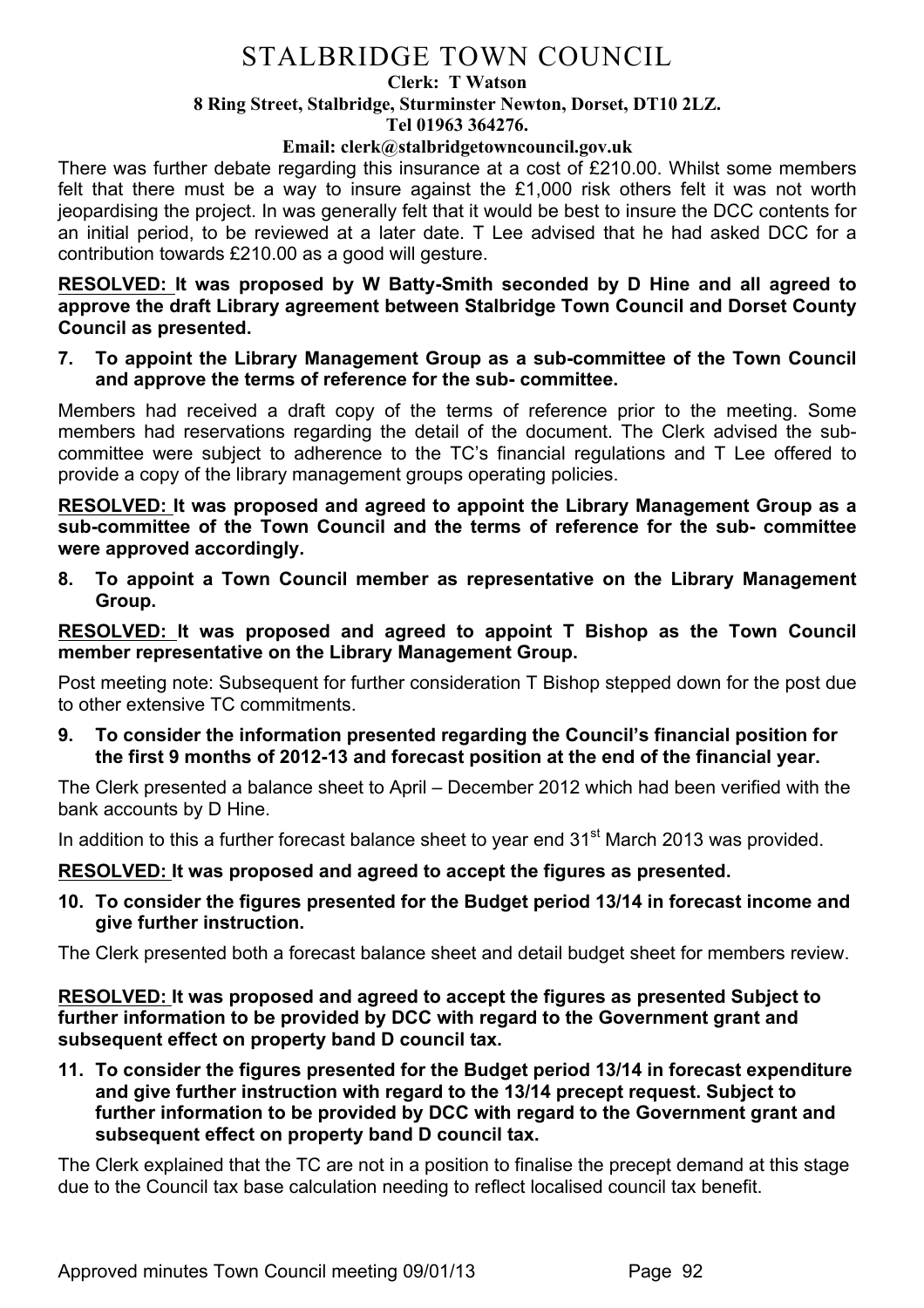#### **Clerk: T Watson**

## **8 Ring Street, Stalbridge, Sturminster Newton, Dorset, DT10 2LZ.**

**Tel 01963 364276.** 

**Email: clerk@stalbridgetowncouncil.gov.uk**

Members considered a forecast balance sheet and detail budget sheet. The forecast expenditure for the period totalled £266,268.24 (£166,239.00 capital expenditure)

Applications for charitable funding had been made by Victim support & Dorset Blind Association. Members agreed that it was not felt to be appropriate to make charitable donations with public money.

Applications for grant funding had been received from St Marys PCC for £4000 for churchyard maintenance and the Youth Club for a sum of £2,500.00 to subsidize the running of the club. Members felt it was appropriate to have a general grant fund.

There was further discussion regarding the future running of the station Road car park

## **RESOLVED:** *It was proposed and agreed to accept the figure presented for expenditure and the precept figure was agreed in principal pending further information from NDDC.*

## **12. Finance:**

## **a. To approve the accounts as presented in annex 1b. for payment.**

| Vale Fire Safety (J Skinner)        | Annual fire extinguisher & equipment inspection                    | £26.50    |
|-------------------------------------|--------------------------------------------------------------------|-----------|
| <b>Blanchards Bailey Solicitors</b> | Library service agreement review & report                          | £300.00   |
| R Sharp                             | Grass cutting STC & NDDC 05.09-28.09.12                            | £621.00   |
| <b>NDDC</b>                         | Annual rent land adjacent to Pond Close                            | £12.00    |
| Gillingham Town Council             | <b>Street Cleaning November 2012</b>                               | £1,685.59 |
| Gillingham Town Council             | Street Cleaning December 2012                                      | £1,685.59 |
| HM Revenue & customs                | Tax & NI November<br>Salary January inc. 10 hours OT paid ref mtg. | £133.25   |
| <b>Tracey Watson</b>                | 05.12.12                                                           | £845.59   |
| <b>Tracey Watson</b>                | Clerks mileage 09.10.12-02.01.13                                   | £37.48    |

The Clerk advised that to date a total of £107.16 had been received from 3 other Community libraries to share the cost of the legal advice on the Library Transfer agreement.

A further request was made by T Lee for a temporary loan of £1000 pending the grant from DCC.

#### **RESOLVED: Proposed by W Batty-Smith, seconded by D Hine and agreed that approval of invoices as presented be made including the loan to the library management group.**

#### **13. Clerks report on matters arising.**

Pension: The Clerk advised that there was no alternative to enrolment in the LGPS. Town Orderly: There will be a meeting next week to review how things are going. PCC grant in principal for WC's at the church: The Clerk will be sending a letter to the PCC regarding the terms of the grant.

## **14. To receive Town Councillors reports.**

P Ashcroft- Attended the lights group meeting. Reminder regarding the damaged pump on The Ring. The Planning advisory group looked at the tree in the Springfield hedge, further consultation required before a decision is made.

J Smith – Has received requests for more grit bins, the Clerk requested details for mapping. Updated members on Community Office hours. Had received comments from people who offered help at the Shaping Stalbridge day that they had not been contacted. The Clerk requested details. Progressed the war memorial works, the Clerk advised in hand.